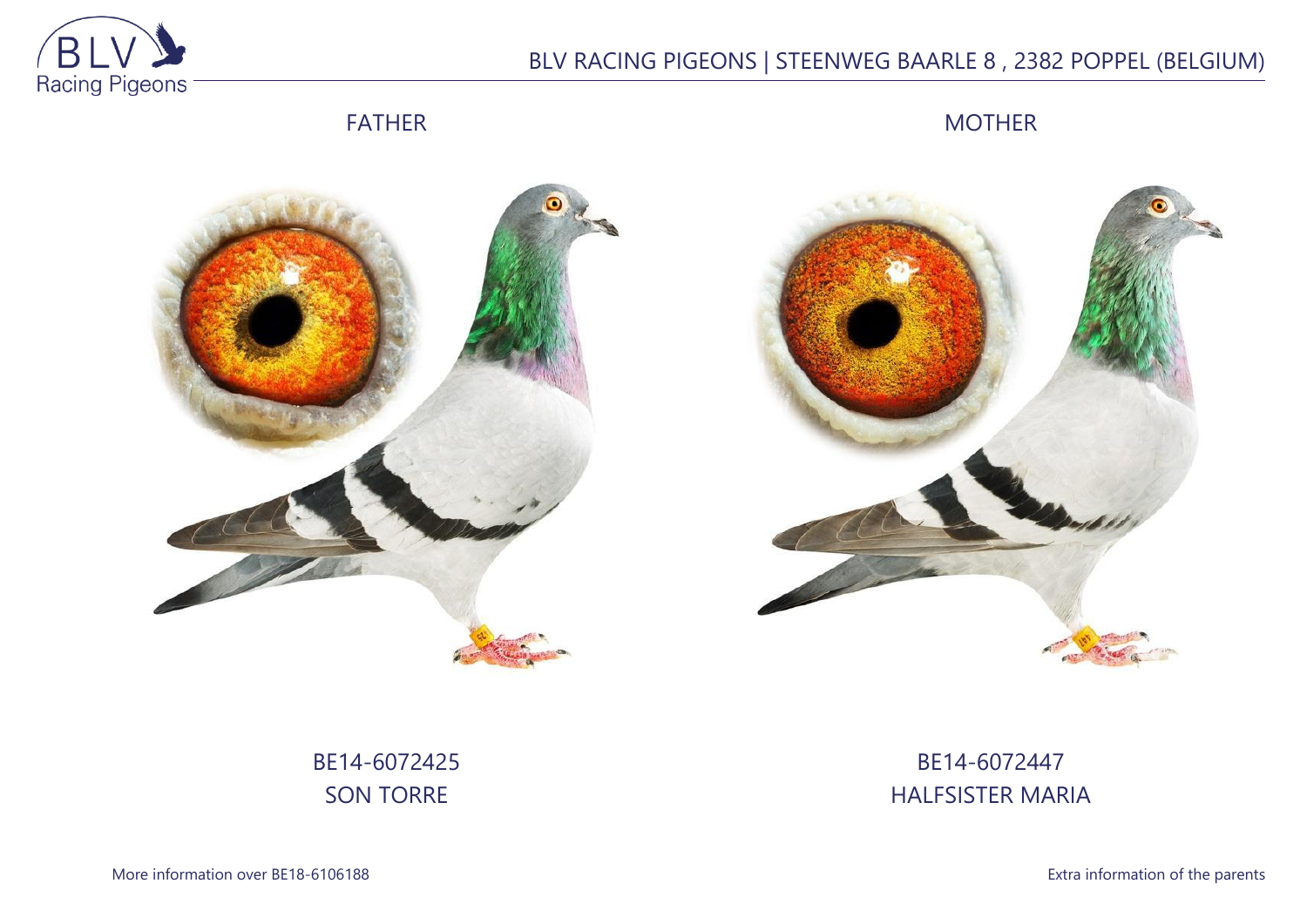

### BLV RACING PIGEONS | STEENWEG BAARLE 8 , 2382 POPPEL (BELGIUM)



| 6072425-14                                                                                  | Son Torre                                                                                                                      |                                                                              |                                      |
|---------------------------------------------------------------------------------------------|--------------------------------------------------------------------------------------------------------------------------------|------------------------------------------------------------------------------|--------------------------------------|
| Grandson Kaasboer<br>$-1$                                                                   | $V: 6335690-98$<br>"KAASBOER" superkweker                                                                                      | $V.6235626-92$<br>Blauw                                                      |                                      |
|                                                                                             | vader en grootvader van<br>verschillende topduiven<br>1° Nat Gueret 14245d<br>1° Nat Bourges 17138d<br>1° Nat Z Argenton 3740d | M:6404318-96<br><b>BLAUW</b>                                                 |                                      |
| 6257240-03<br>Torre<br>Vader Kim.1e Nat. Guéret<br>Vader BE09-6111546<br>Vader BE11-6119102 | M: 6407575-97<br>Blauw<br>Superkweekduivin<br>Henderickx Bart Berlaar                                                          | 6450252-97<br>V٠<br><b>Marcel Cortens</b>                                    |                                      |
| Vader BE10-6031731<br>Vader BE12-6023287<br>Vader BE13-6062110<br>o.gr vader Nat Asduif 18  |                                                                                                                                | M:6370004-95<br>Dikke Blauw Gaston                                           |                                      |
|                                                                                             | 2182150-04<br>V.                                                                                                               | $\overline{V}$ 6503571-02                                                    | V: 6246077-95                        |
|                                                                                             | blauwe duiver "De 150"<br>Hennes Kristiaan                                                                                     | Den Dirk<br>Kleinzoon Kannibaal                                              | M: 6545658-00                        |
| M: 2076111-11                                                                               | Pithiviers 1° van 367 d<br>Sens 2° van 675 d                                                                                   | M:6382308-01                                                                 | 6541269-91<br>$V+$                   |
| Hennes Kristiaan                                                                            | Montlucon 32° van7459 d<br>Bourges 26° van 12549 d                                                                             | Dochter v. Het Muiske<br>van Fr. v. Beirendonck                              | M: 6391983-97<br>Frans v.Beirendonck |
|                                                                                             | M: 6177647-08                                                                                                                  | $\sqrt{6345101-01}$                                                          | V: 6480738-00<br>Blauw-wit           |
|                                                                                             | blauw duivin<br>Hennes Kristiaan                                                                                               | Blauw<br>Vader Asduifke 134-05<br>1° Asduif Union Antwerpen                  | M: 6421504-97<br>Grijs               |
|                                                                                             | gekregen van<br>Gaston van de Wouwer                                                                                           | M6257007-03                                                                  | V: 6183100-02<br>Gust                |
|                                                                                             |                                                                                                                                | Kleindochter KAASBOER<br>Moeder "Asduifke 2005"<br>1° Asduif Union Antwerpen | M: 6480541-00<br>Blauw               |



| 6072447-14                                                                                                                          | Sister Ida                                                                                                                                            |
|-------------------------------------------------------------------------------------------------------------------------------------|-------------------------------------------------------------------------------------------------------------------------------------------------------|
| Sister Ida<br>3. Prov. Blois 2018 -<br>Vader van:<br>48. Nat. Limoges<br>52. Nat. Chateauroux<br>69. Nat. Chateauroux<br>6213112-10 | $-6346026 - 06$<br>Favoriet<br>Rechtstreeks LBJ<br>Geerinckx<br>Vader Black Lady, 2e Nat.<br>Argenton<br>Broer Fast Boy, vader Ace,<br>2e Nat. Asduif |
| Nelson<br>kleinzoon Kaasboer                                                                                                        | M: 6358796-09<br>Vera<br>dochter Kaasboer<br>gr moeder 2104519-18<br>2de Nat. Bourges                                                                 |
| M: 6023250-12<br>Lopke<br>33e Nat. Zone La Souterra<br>ine                                                                          | 6177605-08<br>Hugo<br>Kleinzoon Kaasboer<br>Noyon 802d -154 pr<br>Toury 786d - 250pr<br>Toury 614d - 169 pr<br>Marne 591d - 97 pr                     |
| 61e Nat. Zone Argenton<br>97e Nat. Bourges                                                                                          | M: 6031765-10<br>Aske<br>1e Asduif Fond Union<br>Antwerpen<br>1e Asduif Flying Club<br>Antwerpen<br>2e Semi Nat. Blois<br>29e Semi Nat. Vierzon       |

| $-2298053 - 04$<br>Rapido 1<br>Rechtstreeks LBJ Geerinck<br>Vader Just Wait, 1e Nat.                      |
|-----------------------------------------------------------------------------------------------------------|
| M:6202172-04<br>Witpen Bourgeske<br>Rechtstreeks LBJ Geerinck<br>Grootmoeder Acv. 2e Nat.                 |
| 6335690-98<br>"KAASBOER" superkweker<br>vader en grootvader van<br>verschillende topduiven                |
| M:6111553-09<br>3de Nat. Bourges<br>37357 duiven                                                          |
| $\sqrt{0.6183100 - 02}$<br>Gust<br>zoon Kaasboer<br>Grootvader van<br>M:6108024-03                        |
| goede kweekduif<br>$V.6176146-05$<br>Zoon KAASBOER<br>Vader van Blauwke 508-09:<br>64° Nat Bourges 37357d |
| <b>BOLOCANOMA</b>                                                                                         |

Roziers Walter

zomerjong

V: 6235626-92  $\begin{bmatrix} 0.6233026 - 32 \\ 0.6404318 - 96 \end{bmatrix}$ BLAUW V: 6224270-08 M: 6385691-07 Elsje  $V: 6335690-98$ <br>"KAASBOER" superkweker<br>M: 6345097-00 Blauw V: 6344997-01<br>Blauw<br>M: 6364383-01<br>Blauw 6335690-98<br>\*KAASBOER\* superkweker 6407575-97 Blauw 6225246-01

M: 6246934-04<br>Nike

**Hok Van de Wouwer** Melkouwen 8 - 2590 Berlaar (Belgium)

Van de Wormer Kurt

Van de Worwer Kint

**Hok Van de Wouwer** Melkouwen 8 - 2590 Berlaar (Belgium)

More information over BE18-6106188 **Extra information of the parents** Extra information of the parents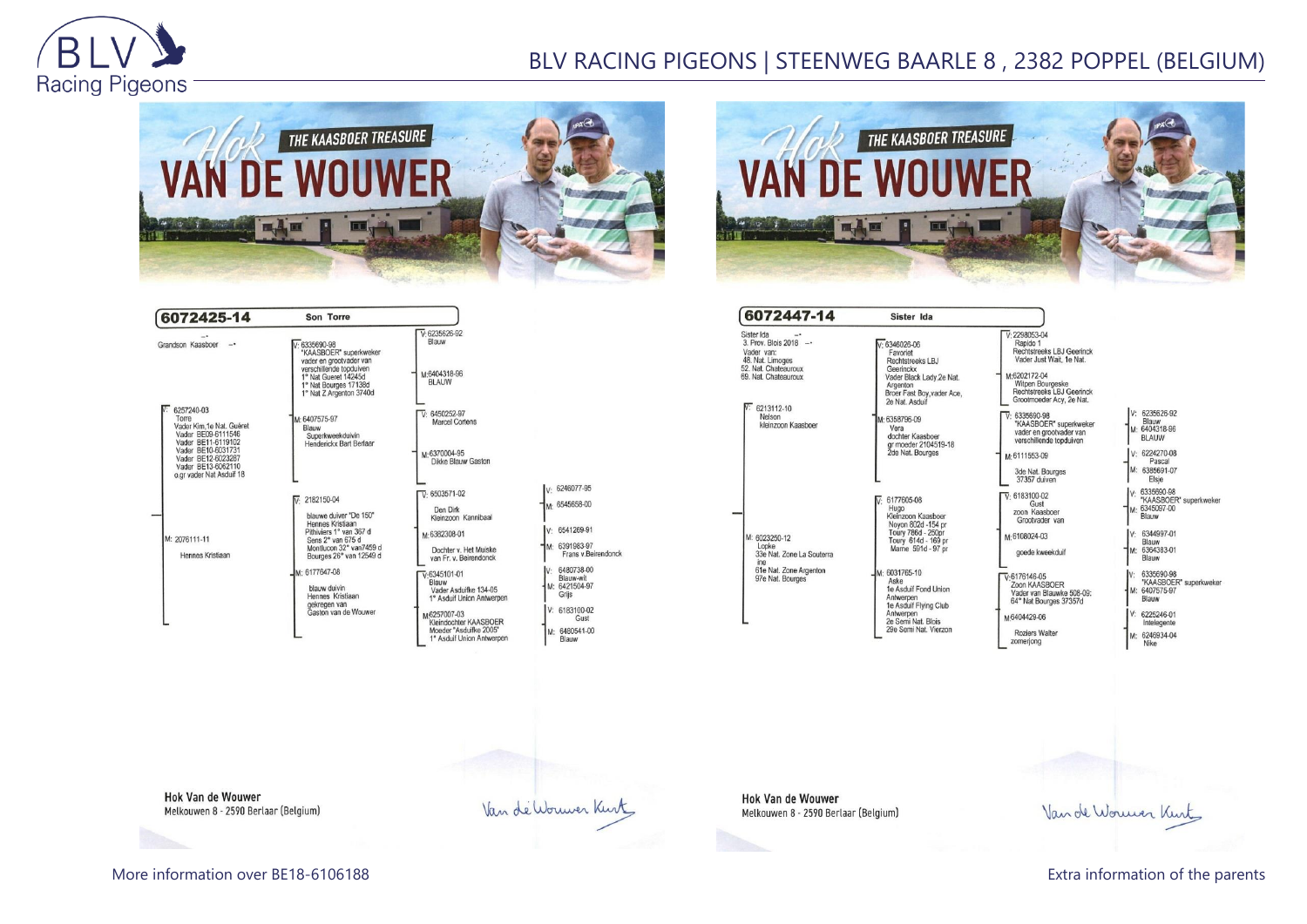

#### More information of 6072425/2014

**Never raced, summer youngster 2014** Nestmate to 'Kimi', breeder of winner **16. Nat. Chateauroux - 14,762 birds 2016 47. Nat. Zone / 108. Nat. Argenton – 23,280 birds 2020 66. Nat. Zone / 165. Nat. Chateauroux - 2,858 birds 83. Nat. Zone / 312. Nat. Chateauroux – 26,695 birds 85. Nat. Zone / 301. Nat. Bourges – 28,078 birds 16. prov. Vierzon - 1,889 birds 2017 27. prov. Gien - 5,470 birds 5,470 birds 2016 79. prov. Vierzon – 1,787 birds 2017 367. Nat. Chateauroux – 1,712 birds 2017 501. Nat. Argenton – 19,592 birds** Half brother to 'Kim' **1. Nat. Gueret - 14,245 birds 1. young acebird Cureghem Centre 1. young acebird LCB Super ace 'Beyers' Bourges /Argenton 38. Nat. Argenton - 23,900 birds 87. Nat. Bourges - 37,357 birds 4. prov. Salbris - 1,080 birds 203. prov. Orleans – 7,510 birds** Half brother to 'Marieke' & 'Dina', both g.mother 'New Kim' **1. Nat. acebird great middle dist. KBDB 2018 2. Nat. Chateauroux - 17,281 birds 2018 12. Nat. Argenton - 16,496 birds 2018 4. Nat. Zone Argenton – 4,990 birds 21. Nat. Chateauroux - 12,855 birds 2018 52. prov. Blois - 2,923 birds 2018 95. Melun – 973 birds 165. prov. Le Mans - 1,315 birds 2018 -** G.mother of 'Diamond Kim' 032/20 **6. Belgian youngster PIPA ranking 4 National races 21. Nat. acebird great middle dist. KBDB 2020 14. Nat. Argenton - 23,286 birds 2020 35. Nat. Chateauroux - 20,789 birds 2020 617. Nat. Bourges – 28,551 birds 2020 796. Nat. Chateauroux – 15,322 birds 2020** - G.mother of 'Nestsister Diamond Kim' 031/20 **88. Nat. Zone / 224. Nat. Chateauroux 15,322 birds 2020**

**- FATHER IS 'TORRE', SUPER SON 'KAASBOER' X 'SUPER KWEKER HENDERICKX'** Father of a whole deal of super performers including **- 'Kim' 1. Nat. Gueret - 14,245 birds 1. young acebird Cureghem Centre … 1. young acebird LCB Super ace 'Beyers' Bourges /Argenton 38. Nat. Argenton - 23,900 birds … 87. Nat. Bourges - 37,357 birds 4. prov. Salbris - 1,080 birds - 'Sister Kim' Winner of 99.-109.-428.-798. provincial - 'Montluçon' 1. prov. Montlucon - 1,913 birds - 'Marieke' 546/09 5. Nat. Limoges YL - 14,211 birds 2010 Also winner 26.-88.-123.-140.-190.-341.-353.-444.-477. National G.mother of 'New Kim', 1. Nat. acebird great middle dist. KBDB 2018 - 'Dina' 731/10 3. prov. / 9. Nat. Zone Bourges - 11,739 birds 2010 / 28. Nat. 30,742 birds 24. prov. Guéret - 1,871 birds … 41. prov. Blois - 1,041 birds G.mother of 'New Kim', 1. Nat. acebird great middle dist. KBDB 2018 - 'Katrien' 102/11 18. s-Nat. Bourges YL – 2,263 birds 2012 Also 38.-124. prov. & 176.-276. Nat. Zone** - Mother of 'Marie' 268/12 **10. Nat. Zone / 27. Nat. Châteauroux - 19,691 birds Also winners 32.-43.-124.-151.-225. Nat. Zone / s-Nat. - 'Silke' 110/13 Winner of 34.-51.-51. Nat. Zone & 3x top 250 National - 'Daughter Torre' At Johan De Belser breeder 3. Nat. acebird great MD KBDB 2020** 'Marieke' & 'Dina' are both g.mother 'New Kim' **1. Nat. acebird great middle dist. KBDB 2018 2. Nat. Chateauroux - 17,281 birds 2018 12. Nat. Argenton - 16,496 birds 2018 4. Nat. Zone Argenton – 4,990 birds 21. Nat. Chateauroux - 12,855 birds 2018 52. prov. Blois - 2,923 birds 2018 95. Melun – 973 birds 165. prov. Le Mans - 1,315 birds 2018 -** G.mother of 'Diamond Kim' 032/20 **6. Belgian youngster PIPA ranking 4 National races 21. Nat. acebird great middle dist. KBDB 2020**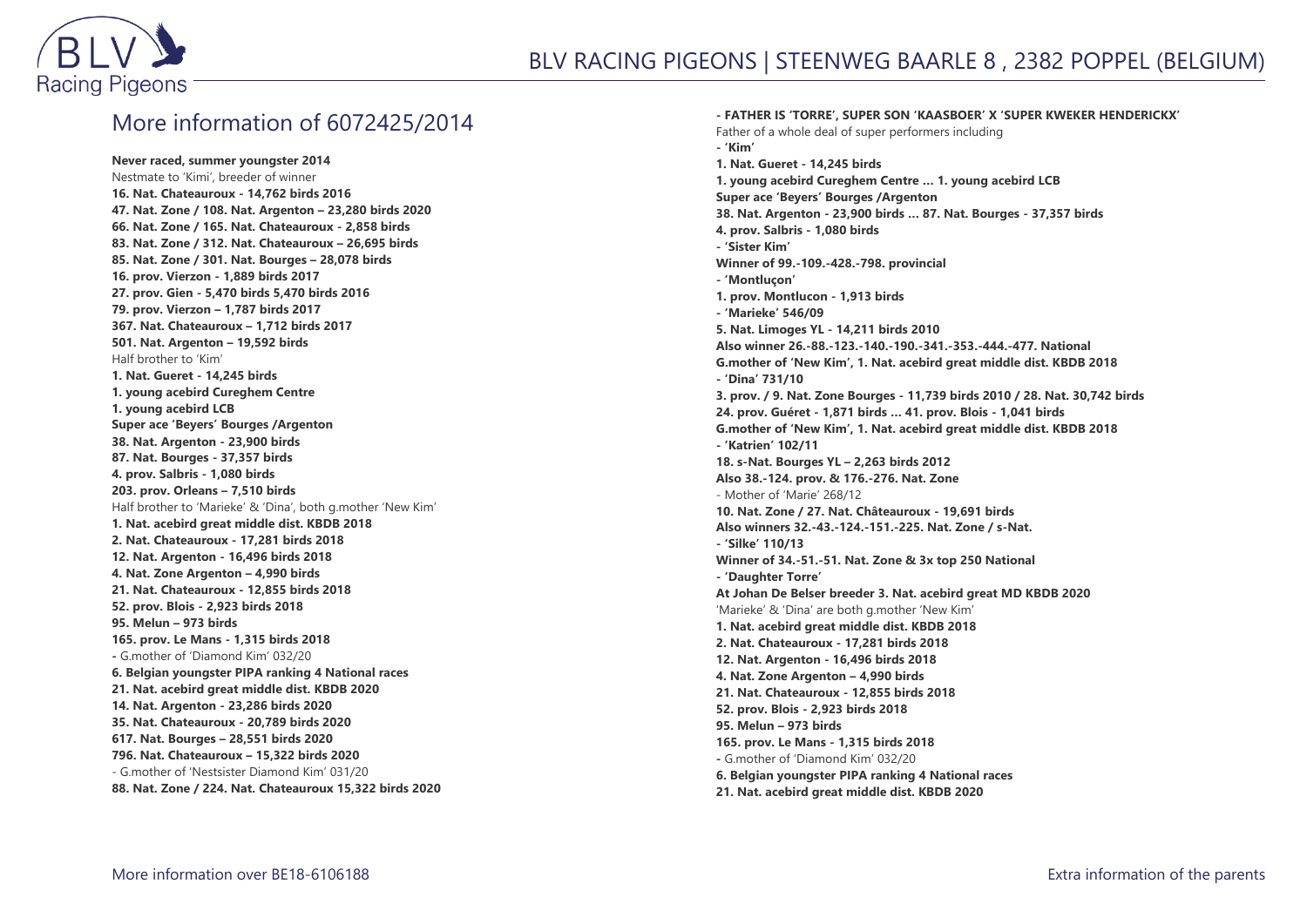



**14. Nat. Argenton - 23,286 birds 2020 35. Nat. Chateauroux - 20,789 birds 2020 617. Nat. Bourges – 28,551 birds 2020 796. Nat. Chateauroux – 15,322 birds 2020** - G.mother of 'Nestsister Diamond Kim' 031/20 **88. Nat. Zone / 224. Nat. Chateauroux 15,322 birds 2020 526. Nat. Zone Argenton – 7,393 birds 2020** 'Torre' is grandfather of Cleirbaut-Desbuquois 2011 winner of **1. Nat. Argenton yearlings - 19,728 birds 2011 Fastest National Argenton against 30,690 birds 2011** Full brother to different toppers **- 'Den Bourges'; 1. prov. Bourges - 3,988 birds / 15. Nat. Bourges 26,679 birds - 'Asduif 2010'; 1. ace LD Union Antwerpen 2010 … 1. acebird Flying Club 2010 2. I.prov. Blois – 1,165 birds … 5. prov. Argenton – 2,299 birds - 'Rap Blauwke'; 1. Toury - 2,007 birds & winner 36.-63. National - 'Rap Blauwke' is breeder 'Barbara', 3x 1. prov. winner & superbreeder - 'Rap Blauwke' is g.mother Schepmans' 2. Nat. La Souterraine 21,782 birds - 'Rik Son Kaasboer' 098/03; One of the best Van De Wouwer breeders** Bred from world famous 'Kaasboer' **Famous base breeder Gaston Van De Wouwer 'Kaasboer' descendants most impressive victories 3x Olympiad bird … at least 3x 1. Nat. acebird KBDB Winner of at least 16x 1. National … at least 2x Car winners in SAMDPR Hebei Movie-TV Race China 2013 OLR China - MOTHER IS 'HENNES TRIPLE ONE', GREAT CLASS BREEDING HEN FROM TOP LINES** Mother of 'Tessa' 799/10 **64. prov. / 91. Nat. Zone Guéret old - 1,646 birds 2014 179. prov. Vierzon old - 2,991 birds 2014 381. Nat. Zone Bourges old - 4,783 birds 2014 591. Nat. Guéret II YL - 2,656 birds 2013** Bred from 'De 150' **1. Pithiviers – 367 birds 2. Sens – 675 birds 26. Nat. Bourges – 12,549 birds 32. s-Nat. Montlucon – 7,459 birds 63. prov. Chateauroux – 2,968 birds 80. s-Nat. Montlucon – 7,302 birds** 'De 150' is full brother to 'De 855' **Winner of 6x 1. prize** 'De 150' is half brother to (breeders) of **1. I.prov. Argenton old 1. I.prov. Argenton YL**